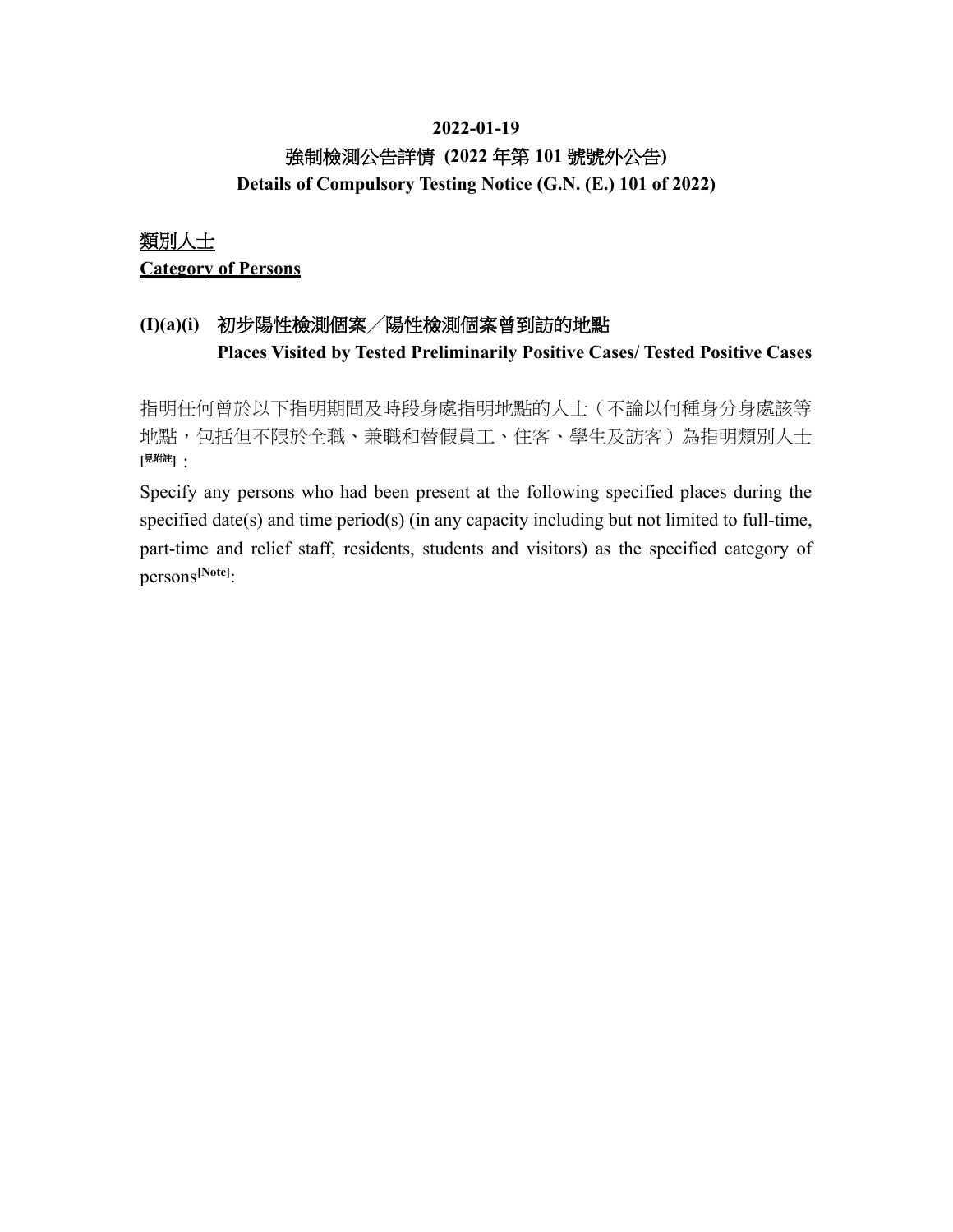|    | 指明地點<br><b>Specified place</b>                                                                                                                                                      | 指明期間及時段<br>(視情況而定任何一個<br>期間及時段)<br>[年年年年-月月-日日]<br>Specified date(s)<br>and time period(s)<br>(Any of the specified<br>$date(s)$ and time period(s)<br>as applicable)<br>[YYYY-MM-DD] | 須進行檢測日期<br>[年年年年-月月-日日]<br><b>Required testing dates</b><br>[YYYY-MM-DD]                  |
|----|-------------------------------------------------------------------------------------------------------------------------------------------------------------------------------------|---------------------------------------------------------------------------------------------------------------------------------------------------------------------------------------|-------------------------------------------------------------------------------------------|
| 1. | 荃灣德士古道 50 號荃<br>薈 2 樓 S201 號鋪荃灣<br>智能身份證換領中心<br><b>Tsuen Wan Smart</b><br><b>Identity Card</b><br>Replacement Centre,<br>Shop S201, 2/F,<br>Smartland, 50 Texaco<br>Road, Tsuen Wan | $2022 - 01 - 08$ 16:00-18:00 <sup>1</sup>                                                                                                                                             | $(1)$ 2022-01-19 / 2022-01-20<br>$(2)$ 2022-01-27                                         |
| 2. | 九龍新清水灣道 46 號<br>聖若瑟英文中學<br>St. Joseph's Anglo-<br>Chinese School, 46 New<br>Clear Water Bay Road,<br>Kowloon                                                                        | $2022 - 01 - 08 \approx 2022 - 01 - 14$<br>(曾身處指明場所超過一小<br>時)<br>(Stayed at the specified<br>premises for more than 1<br>hour)                                                        | $(1)$ 2022-01-19 / 2022-01-20<br>$(2)$ 2022-01-21<br>$(3)$ 2022-01-26<br>$(4)$ 2022-02-02 |
| 3. | 觀塘協和街 33 號裕民<br>坊 1 樓 102 號鋪新都醫<br>務中心<br>New Town Medical<br>Centre, Shop $102$ , $1/F$ ,<br>YM <sup>2</sup> Yue Man Square,<br>33 Hip Wo Street, Kwun<br>Tong                     | 2022-01-17 11:00-12:00                                                                                                                                                                | $(1)$ 2022-01-19 / 2022-01-20<br>$(2)$ 2022-01-24<br>$(3)$ 2022-01-29<br>$(4)$ 2022-02-05 |

16:00-18:00" on 21 January 2022.

 $\overline{1}$  有關指明期間及時段於 2022 年 1 月 21 日由「2022-01-06 16:00-18:00」更正為「2022-01-08 16:00-18:00 $\lrcorner$   $^{\circ}$ The specified date and time period was rectified from "2022-01-06 16:00-18:00" to "2022-01-08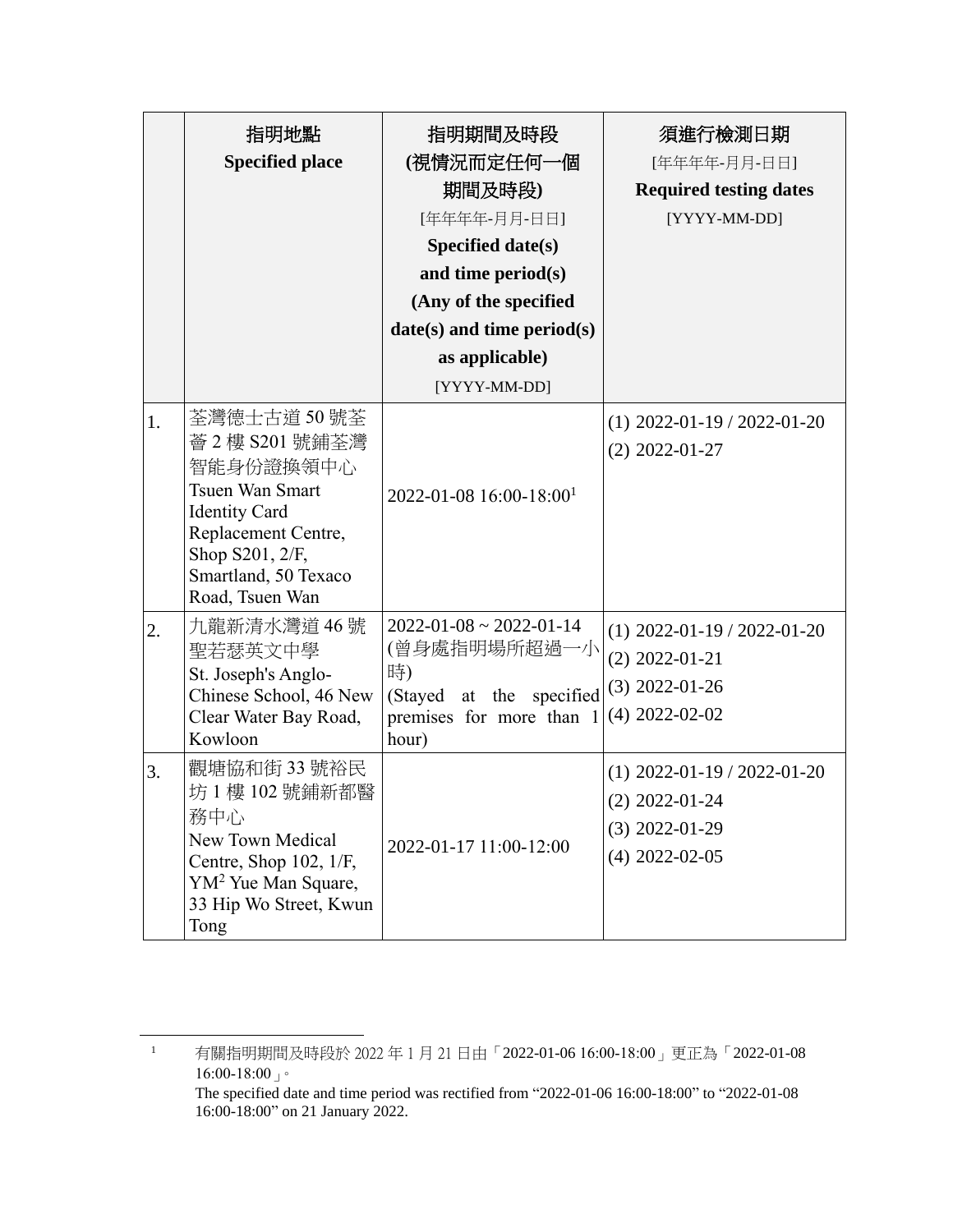|                        | 指明地點<br><b>Specified place</b>                                                                                                                                                                                                                                   | 指明期間及時段<br>(視情況而定任何一個<br>期間及時段)<br>[年年年年-月月-日日]<br><b>Specified date(s)</b><br>and time period(s)<br>(Any of the specified<br>$date(s)$ and time period(s)<br>as applicable)<br>[YYYY-MM-DD] | 須進行檢測日期<br>[年年年年-月月-日日]<br><b>Required testing dates</b><br>[YYYY-MM-DD]                                                                                                               |
|------------------------|------------------------------------------------------------------------------------------------------------------------------------------------------------------------------------------------------------------------------------------------------------------|----------------------------------------------------------------------------------------------------------------------------------------------------------------------------------------------|----------------------------------------------------------------------------------------------------------------------------------------------------------------------------------------|
| $\overline{4}$ .<br>5. | 旺角通菜街 6 號地鋪意<br>歐<br>Cafe Retour, G/F, 6 Tung<br>Choi Street, Mong Kok<br>橫頭磡聯合道 198號樂<br>富廣場二期 UG1樓<br>U104 及 U105 號鋪譚<br>仔雲南米線<br>Tamjai Yunnan Mixian,<br>Shop U104 and U105,<br>UG1/F, Lok Fu Place,<br>Lok Fu Estate, 198<br>Junction Road, Wang<br>Tau Hom | 2022-01-15 14:00-15:00<br>2022-01-14 13:00-14:00                                                                                                                                             | $(1)$ 2022-01-19 / 2022-01-20<br>$(2)$ 2022-01-22<br>$(3)$ 2022-01-27<br>$(4)$ 2022-02-03<br>$(1)$ 2022-01-19 / 2022-01-20<br>$(2)$ 2022-01-21<br>$(3)$ 2022-01-26<br>$(4)$ 2022-02-02 |
| 6.                     | 觀塘觀塘道 418 號創紀<br>之城第 5 期 APM 第 2<br>層美食廣場<br>Food Court, Level 2,<br>APM, Millennium City<br>5, 418 Kwun Tong Road,<br><b>Kwun Tong</b>                                                                                                                          | 2022-01-12 14:00-16:00                                                                                                                                                                       | $(1)$ 2022-01-19 / 2022-01-20<br>$(2)$ 2022-01-24<br>$(3)$ 2022-01-31                                                                                                                  |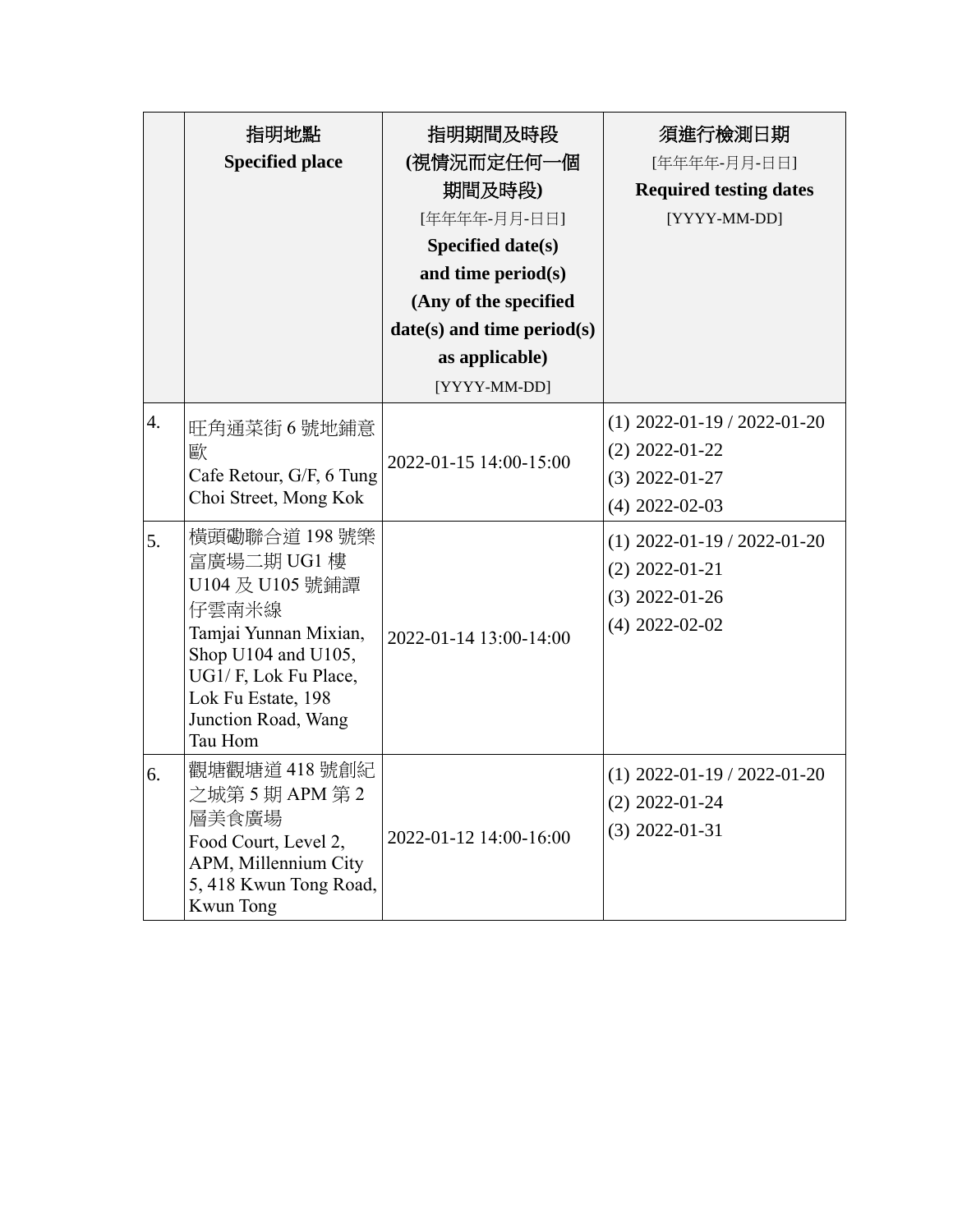|    | 指明地點<br><b>Specified place</b>                                                                                                                                                                                        | 指明期間及時段<br>(視情況而定任何一個<br>期間及時段)<br>[年年年年-月月-日日]<br>Specified date(s)<br>and time period(s)<br>(Any of the specified<br>$date(s)$ and time period(s)<br>as applicable) | 須進行檢測日期<br>[年年年年-月月-日日]<br><b>Required testing dates</b><br>[YYYY-MM-DD]                                                                              |
|----|-----------------------------------------------------------------------------------------------------------------------------------------------------------------------------------------------------------------------|-----------------------------------------------------------------------------------------------------------------------------------------------------------------------|-------------------------------------------------------------------------------------------------------------------------------------------------------|
| 7. | 牛池灣清水灣道 45 號<br>彩雲(一)邨彩雲商場第<br>二期地下上層 A104 及<br>A115 號鋪麥當勞<br>McDonald's, Shop A104<br>and A115, UG/F, Choi<br>Wan Shopping Centre<br>(Phase II), Choi Wan (I)<br>Estate, 45 Clear Water<br>Bay Road, Ngau Chi<br>Wan | [YYYY-MM-DD]<br>2022-01-11 12:00-14:00                                                                                                                                | $(1)$ 2022-01-19 / 2022-01-20<br>$(2)$ 2022-01-23<br>$(3)$ 2022-01-30                                                                                 |
| 8. | 觀塘開源道 79 號鱷魚<br>恤中心 5 樓牛大人<br>Master Beef, 5/F,<br>Crocodile Centre, 79 Hoi<br>Yuen Road, Kwun Tong                                                                                                                   | 2022-01-09 12:00-14:00                                                                                                                                                | $(1)$ 2022-01-19 / 2022-01-20<br>$(2)$ 2022-01-21<br>$(3)$ 2022-01-28                                                                                 |
| 9. | 馬鞍山西沙路 638 號錦<br>豐苑錦蓉閣(A 座)<br>Kam Yung House (Block<br>A), Kam Fung Court, 638<br>Sai Sha Road, Ma On<br>Shan                                                                                                        | $2022 - 01 - 10 \sim 2022 - 01 - 19$<br>(曾身處指明場所超過兩小<br>時)<br>(Stayed at the specified<br>premises for more than 2<br>hours)                                          | $(1)$ 2022-01-19 / 2022-01-20<br>$(2)$ 2022-01-21<br>$(3)$ 2022-01-22<br>$(4)$ 2022-01-23<br>$(5)$ 2022-01-26<br>$(6)$ 2022-01-31<br>$(7)$ 2022-02-07 |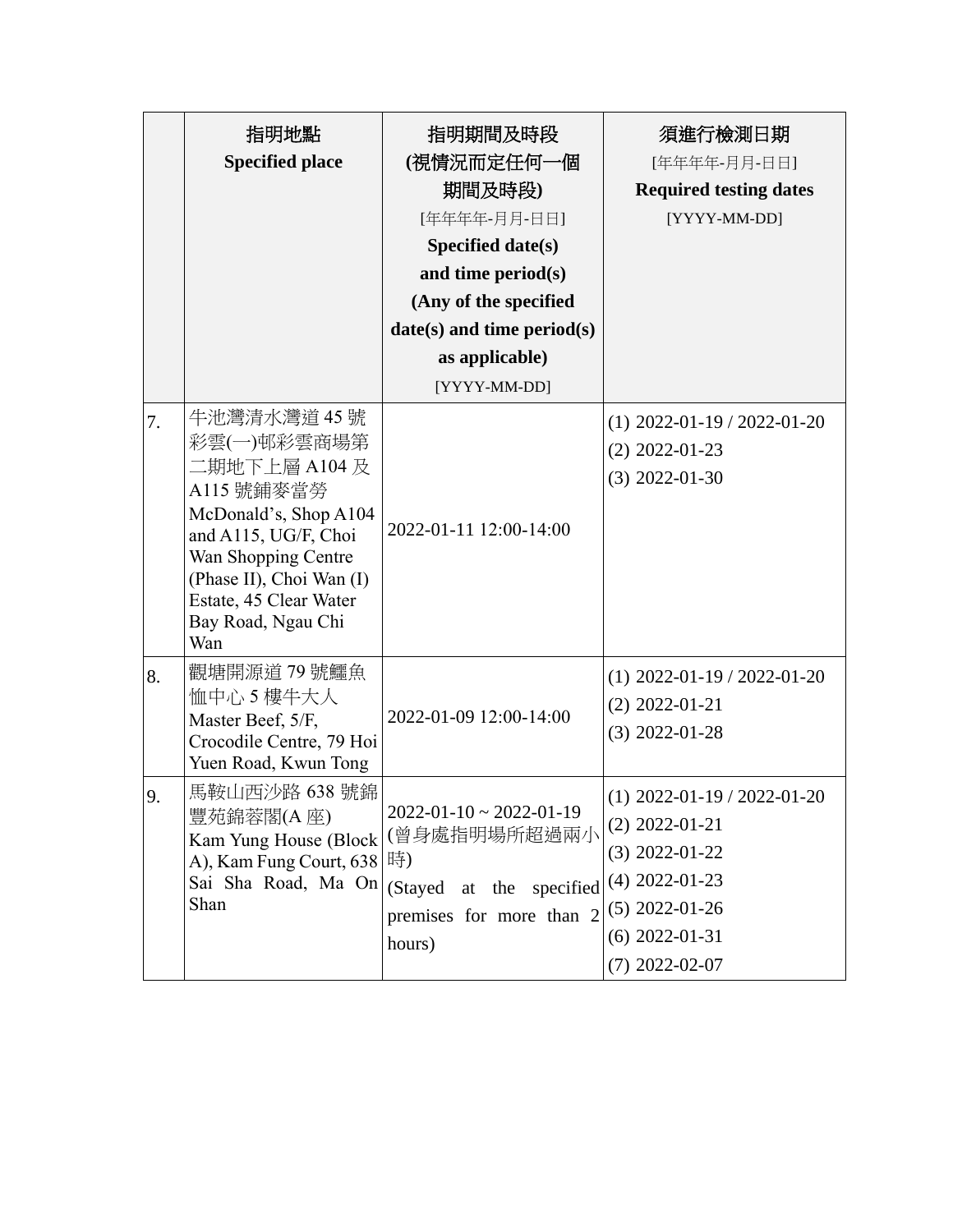|     | 指明地點<br><b>Specified place</b>                                                                                                                               | 指明期間及時段<br>(視情況而定任何一個<br>期間及時段)<br>[年年年年-月月-日日]<br>Specified date(s)<br>and time period(s)<br>(Any of the specified<br>$date(s)$ and time period(s)<br>as applicable)<br>[YYYY-MM-DD] | 須進行檢測日期<br>[年年年年-月月-日日]<br><b>Required testing dates</b><br>[YYYY-MM-DD]                                                          |
|-----|--------------------------------------------------------------------------------------------------------------------------------------------------------------|---------------------------------------------------------------------------------------------------------------------------------------------------------------------------------------|-----------------------------------------------------------------------------------------------------------------------------------|
| 10. | 沙田香港中文大學聯合<br>書院學生飯堂<br>United College Student<br>Canteen, The Chinese<br>University of Hong<br>Kong, Sha Tin                                                | 2022-01-07 17:00-18:00<br>2022-01-10 17:00-18:00                                                                                                                                      | $(1)$ 2022-01-19 / 2022-01-20<br>$(2)$ 2022-01-22<br>$(3)$ 2022-01-29                                                             |
| 11. | 鑽石山龍蟠街 8號龍蟠<br>苑商場 202B 號鋪尹兆<br>麟醫生醫務所<br>Dr. Wan Siu Lun Clinic,<br>Shop 202B, Lung Poon<br>Court Commercial<br>Centre, 8 Lung Poon<br>Street, Diamond Hill | 2022-01-18 10:00-11:00                                                                                                                                                                | $(1)$ 2022-01-19 / 2022-01-20<br>$(2)$ 2022-01-21<br>$(3)$ 2022-01-22<br>$(4)$ 2022-01-25<br>$(5)$ 2022-01-30<br>$(6)$ 2022-02-06 |
| 12. | 馬鞍山頌安邨商場R<br>樓 504 室廖允揚醫生醫<br>務所<br>Dr. Liu Wan Yeung<br>Clinic, Shop 504, Level<br>R, Chung On Estate<br>Shopping Centre, Ma On<br>Shan                     | 2022-01-17 15:30-16:30                                                                                                                                                                | $(1)$ 2022-01-19 / 2022-01-20<br>$(2)$ 2022-01-21<br>$(3)$ 2022-01-24<br>$(4)$ 2022-01-29<br>$(5)$ 2022-02-05                     |
| 13. | 新蒲崗大有街3號萬迪<br>廣場 23 樓 B 室古道中<br>醫<br>古道中醫, Flat B, 23/F,<br>Maxgrand Plaza, 3 Tai<br>Yau Street, San Po Kong                                                 | 2022-01-15 09:00-11:00                                                                                                                                                                | $(1)$ 2022-01-19 / 2022-01-20<br>$(2)$ 2022-01-22<br>$(3)$ 2022-01-27<br>$(4)$ 2022-02-03                                         |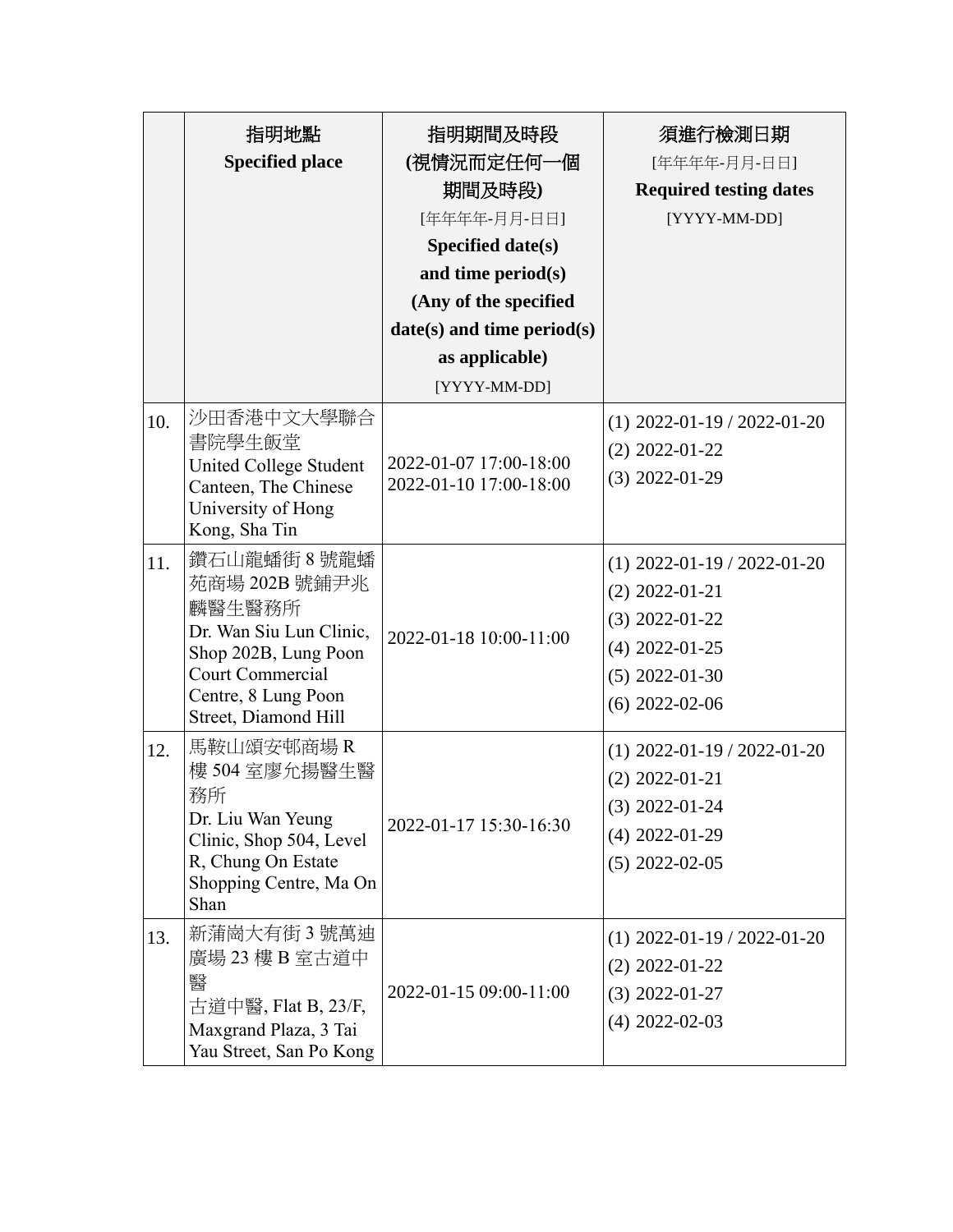|     | 指明地點<br><b>Specified place</b>                                                                                                                                                                                    | 指明期間及時段<br>(視情況而定任何一個<br>期間及時段)<br>[年年年年-月月-日日]<br><b>Specified date(s)</b><br>and time period(s)<br>(Any of the specified<br>$date(s)$ and time period(s)<br>as applicable)<br>[YYYY-MM-DD]                                                                                                                                                                                                       | 須進行檢測日期<br>[年年年年-月月-日日]<br><b>Required testing dates</b><br>[YYYY-MM-DD]                  |
|-----|-------------------------------------------------------------------------------------------------------------------------------------------------------------------------------------------------------------------|----------------------------------------------------------------------------------------------------------------------------------------------------------------------------------------------------------------------------------------------------------------------------------------------------------------------------------------------------------------------------------------------------|-------------------------------------------------------------------------------------------|
| 14. | 大嶼山香港國際機場駿<br>運路 3 號國泰航空貨運<br>站辦公室大樓 3 樓職員<br>餐廳<br>Staff Canteen, 3/F, Main<br>Block,<br>Office<br>Cathay<br>Pacific Cargo Terminal, 3<br>Chun Wan Road, Hong<br>International<br>Kong<br>Airport, Lantau Island | 2022-01-06 06:30-07:30<br>2022-01-06 13:00-14:00<br>2022-01-08 06:30-07:30<br>2022-01-08 12:00-13:00<br>2022-01-09 06:30-07:30<br>2022-01-11 06:30-07:30<br>2022-01-11 12:00-13:00<br>2022-01-12 06:30-07:30<br>2022-01-12 12:00-13:00<br>2022-01-13 13:00-14:00<br>2022-01-14 06:30-07:30<br>2022-01-14 15:00-16:00<br>2022-01-15 06:30-07:30<br>2022-01-16 06:30-07:30<br>2022-01-18 06:30-07:30 | $(1)$ 2022-01-19 / 2022-01-20<br>$(2)$ 2022-01-23<br>$(3)$ 2022-01-28<br>$(4)$ 2022-02-04 |
| 15. | 荃灣荃富街富麗商場2<br>樓1號鋪香港賽馬會場<br>外投注處<br>The Hong Kong Jockey<br>Club Off-course Betting<br>Branch, Shop 1, 2/F,<br>Wealthy Garden, Tsuen<br>Fu Street, Tsuen Wan                                                      | 2022-01-08 18:30-19:30                                                                                                                                                                                                                                                                                                                                                                             | $(1)$ 2022-01-19 / 2022-01-20<br>$(2)$ 2022-01-27                                         |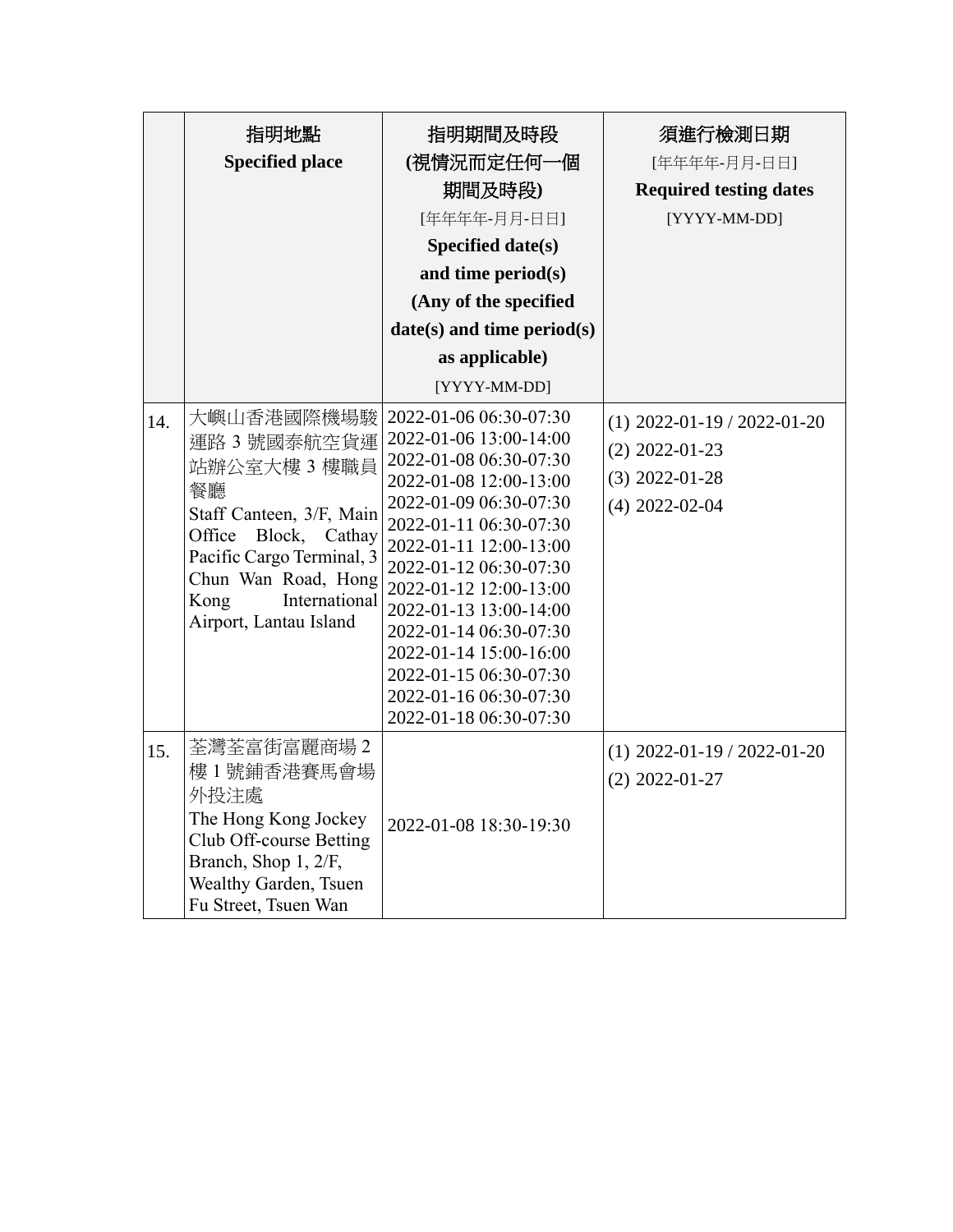|     | 指明地點<br><b>Specified place</b>                                                                                                                                                                                         | 指明期間及時段<br>(視情況而定任何一個<br>期間及時段)<br>[年年年年-月月-日日]<br>Specified date(s)<br>and time period(s)<br>(Any of the specified<br>$date(s)$ and time period(s)<br>as applicable)<br>[YYYY-MM-DD]                                                                                                                                                                                                                                                                                            | 須進行檢測日期<br>[年年年年-月月-日日]<br><b>Required testing dates</b><br>[YYYY-MM-DD]                                                          |
|-----|------------------------------------------------------------------------------------------------------------------------------------------------------------------------------------------------------------------------|----------------------------------------------------------------------------------------------------------------------------------------------------------------------------------------------------------------------------------------------------------------------------------------------------------------------------------------------------------------------------------------------------------------------------------------------------------------------------------|-----------------------------------------------------------------------------------------------------------------------------------|
| 16. | 大嶼山香港國際機場駿<br>運路三號國泰航空貨運<br>站附屬大樓 2 樓男職員<br>更衣室<br>Male Staff Changing<br>Room, 2/F, Ancillary<br>Compound, Cathay<br>Pacific Cargo Terminal,<br>3 Chun Wan Road, Hong<br>Kong International<br>Airport, Lantau Island | 2022-01-06 06:00-07:00<br>2022-01-06 17:00-18:00<br>2022-01-08 06:00-07:00<br>2022-01-08 17:00-18:00<br>2022-01-09 06:00-07:00<br>2022-01-09 17:00-18:00<br>2022-01-11 06:00-07:00<br>2022-01-11 17:00-18:00<br>2022-01-12 06:00-07:00<br>2022-01-12 17:00-18:00<br>2022-01-14 06:00-07:00<br>2022-01-14 17:00-18:00<br>2022-01-15 06:00-07:00<br>2022-01-15 17:00-18:00<br>2022-01-16 06:00-07:00<br>2022-01-16 17:00-18:00<br>2022-01-18 06:00-07:00<br>2022-01-18 17:00-18:00 | $(1)$ 2022-01-19 / 2022-01-20<br>$(2)$ 2022-01-21<br>$(3)$ 2022-01-22<br>$(4)$ 2022-01-25<br>$(5)$ 2022-01-30<br>$(6)$ 2022-02-06 |
| 17. | 九龍美孚新邨吉利徑 1-<br>3 號地利亞修女紀念學<br>校(吉利徑)<br>Delia Memorial School<br>(Glee Path), 1-3 Glee<br>Path, Mei Foo Sun<br>Chuen, Kowloon                                                                                         | $2022 - 01 - 10 \approx 2022 - 01 - 19$<br>(曾身處指明場所超過一小<br>時)<br>(Stayed at the specified<br>premises for more than 1<br>hour)                                                                                                                                                                                                                                                                                                                                                   | $(1)$ 2022-01-19 / 2022-01-20<br>$(2)$ 2022-01-22<br>$(3)$ 2022-01-23<br>$(4)$ 2022-01-26<br>$(5)$ 2022-01-31<br>$(6)$ 2022-02-07 |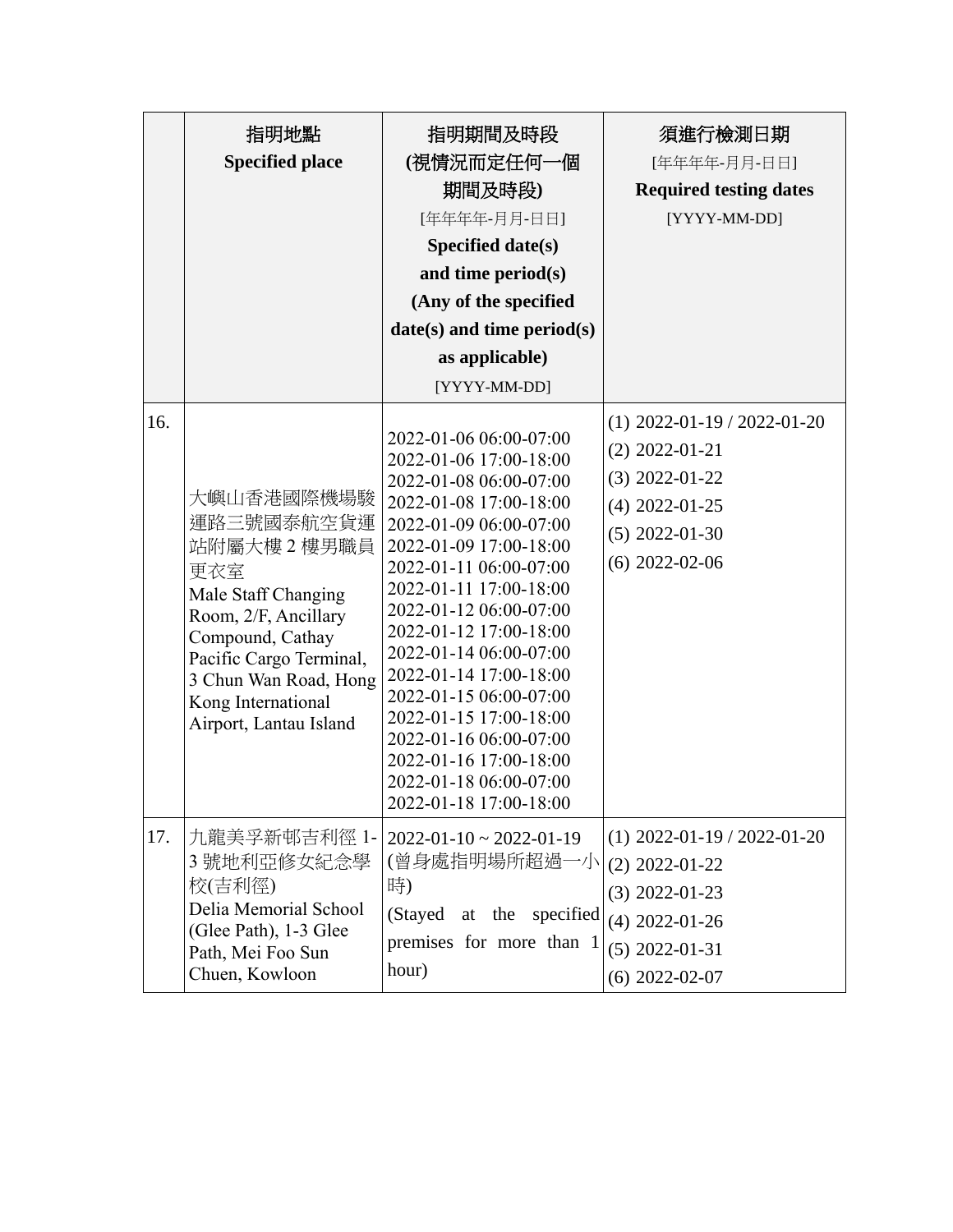|     | 指明地點<br><b>Specified place</b>                                                                                                                                      | 指明期間及時段<br>(視情況而定任何一個<br>期間及時段)<br>[年年年年-月月-日日]<br>Specified date(s)<br>and time period(s)                                      | 須進行檢測日期<br>[年年年年-月月-日日]<br><b>Required testing dates</b><br>[YYYY-MM-DD]                                                                              |
|-----|---------------------------------------------------------------------------------------------------------------------------------------------------------------------|---------------------------------------------------------------------------------------------------------------------------------|-------------------------------------------------------------------------------------------------------------------------------------------------------|
|     |                                                                                                                                                                     | (Any of the specified                                                                                                           |                                                                                                                                                       |
|     |                                                                                                                                                                     | $date(s)$ and time period(s)                                                                                                    |                                                                                                                                                       |
|     |                                                                                                                                                                     | as applicable)                                                                                                                  |                                                                                                                                                       |
|     |                                                                                                                                                                     | [YYYY-MM-DD]                                                                                                                    |                                                                                                                                                       |
| 18. | 旺角海泓道 8 號香港管<br>理專業協會李國寶中學<br>HKMA David Li Kwok  時)<br>Po College, 8 Hoi Wang<br>Road, Mong Kok                                                                    | $2022 - 01 - 10 \approx 2022 - 01 - 17$<br>(曾身處指明場所超過一小<br>(Stayed at the specified<br>premises for more than 1<br>hour)        | $(1)$ 2022-01-19 / 2022-01-20<br>$(2)$ 2022-01-21<br>$(3)$ 2022-01-24<br>$(4)$ 2022-01-29<br>$(5)$ 2022-02-05                                         |
| 19. | 大嶼山東涌馬灣村6號<br>地<br>Tung<br>Chung<br>$\overline{a}$<br>Madrassah<br>Tung Chung Madrassah,<br>G/F, 6 Ma Wan Village,<br>Tung Chung Road, Tung<br>Chung, Lantau Island | 2022-01-14 12:00-13:00                                                                                                          | $(1)$ 2022-01-19 / 2022-01-20<br>$(2)$ 2022-01-21<br>$(3)$ 2022-01-26<br>$(4)$ 2022-02-02                                                             |
| 20. | 大嶼山東涌健東路 1<br>號映灣園二期映濤軒第<br>7座<br>Tower 7, Albany Cove,<br>Caribbean Coast Phase<br>2, 1 Kin Tung Road,<br>Tung Chung, Lantau<br>Island                             | $2022 - 01 - 10 \approx 2022 - 01 - 19$<br>(曾身處指明場所超過兩小<br>時)<br>(Stayed at the specified<br>premises for more than 2<br>hours) | $(1)$ 2022-01-19 / 2022-01-20<br>$(2)$ 2022-01-21<br>$(3)$ 2022-01-22<br>$(4)$ 2022-01-23<br>$(5)$ 2022-01-26<br>$(6)$ 2022-01-31<br>$(7)$ 2022-02-07 |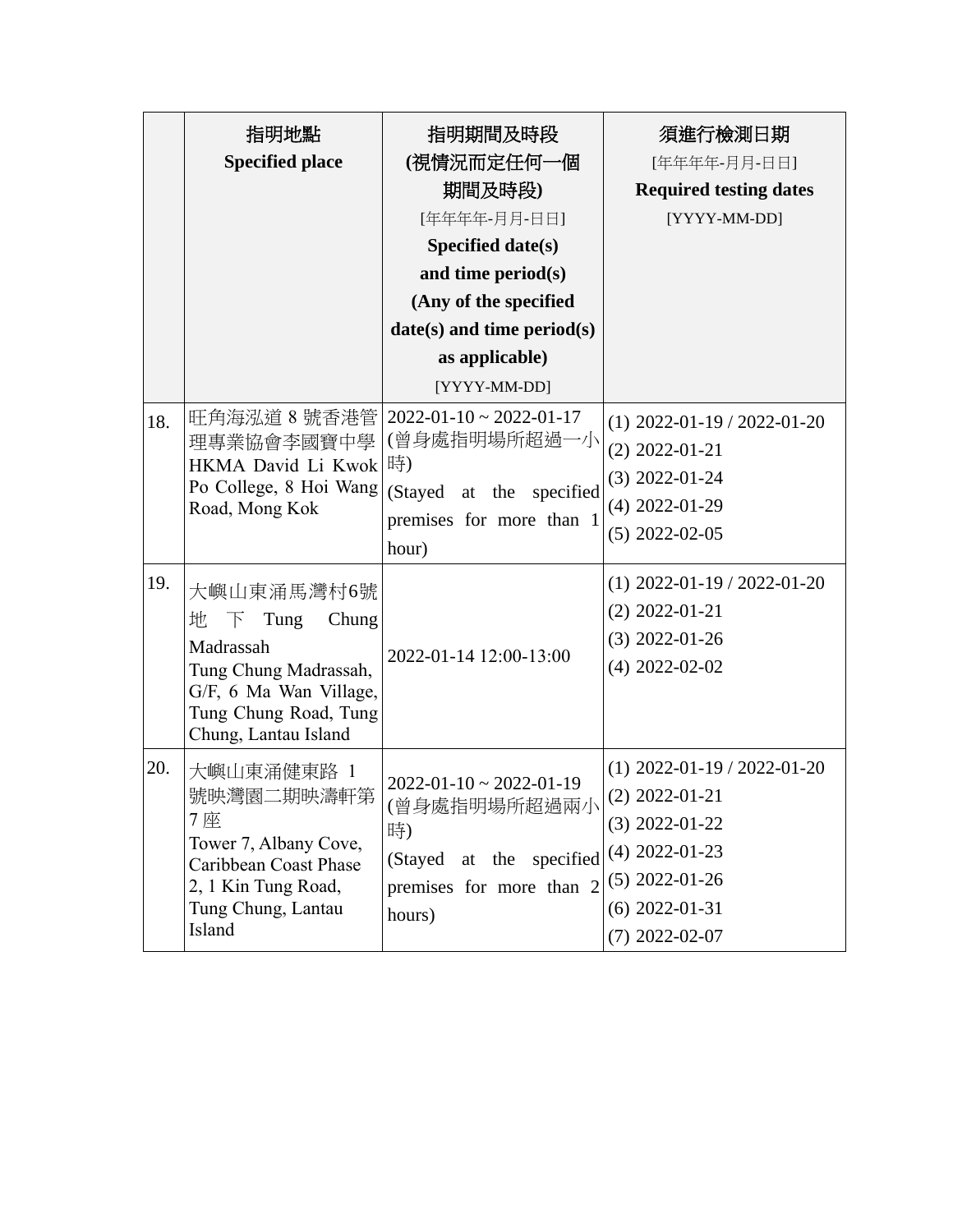|     | 指明地點<br><b>Specified place</b>                                                                                                                | 指明期間及時段<br>(視情況而定任何一個<br>期間及時段)<br>[年年年年-月月-日日]<br>Specified date(s)<br>and time period(s)<br>(Any of the specified<br>$date(s)$ and time period $(s)$<br>as applicable)<br>[YYYY-MM-DD] | 須進行檢測日期<br>[年年年年-月月-日日]<br><b>Required testing dates</b><br>[YYYY-MM-DD]                                                          |
|-----|-----------------------------------------------------------------------------------------------------------------------------------------------|------------------------------------------------------------------------------------------------------------------------------------------------------------------------------------------|-----------------------------------------------------------------------------------------------------------------------------------|
| 21. | 大嶼山貝澳老圍村 17-<br>19號大嶼山國際學校<br>(貝澳校舍)<br>Lantau International<br>School (Pui O Campus),<br>No. 17 - 19 Pui O Lo<br>Wai Tsuen, Lantau<br>Island | $2022 - 01 - 10 \approx 2022 - 01 - 13$<br>(曾身處指明場所超過一小<br>時)<br>(Stayed at the specified<br>premises for more than 1<br>hour)                                                           | $(1)$ 2022-01-19 / 2022-01-20<br>$(2)$ 2022-01-25<br>$(3)$ 2022-02-01                                                             |
| 22. | 美孚百老匯街 80-86號<br>地利亞修女紀念學校<br>(百老匯)<br>Delia Memorial School<br>(Broadway), 80-86<br>Broadway, Mei Foo                                        | $2022 - 01 - 10 \approx 2022 - 01 - 17$<br>(曾身處指明場所超過一小<br>時)<br>(Stayed at the specified<br>premises for more than 1<br>hour)                                                           | $(1)$ 2022-01-19 / 2022-01-20<br>$(2)$ 2022-01-24<br>$(3)$ 2022-01-29<br>$(4)$ 2022-02-05                                         |
| 23. | 青衣青康路 12 號長康<br>邨康貴樓<br>Hong<br>Kwai House,  時)<br>Cheung Hong Estate, 12<br>Ching Hong Road, Tsing<br>Yi                                     | $2022 - 01 - 16 \approx 2022 - 01 - 19$<br>(曾身處指明場所超過兩小<br>(Stayed at the specified<br>premises for more than 2<br>hours)                                                                | $(1)$ 2022-01-19 / 2022-01-20<br>$(2)$ 2022-01-22<br>$(3)$ 2022-01-23<br>$(4)$ 2022-01-26<br>$(5)$ 2022-01-31<br>$(6)$ 2022-02-07 |
| 24. | 青衣青康路 12 號長康<br>邨康和樓<br>Hong Wo House, Cheung  時)<br>Hong Estate, 12 Ching<br>Hong Road, Tsing Yi                                             | $2022 - 01 - 16 \approx 2022 - 01 - 19$<br>(曾身處指明場所超過兩小<br>(Stayed at the specified<br>premises for more than 2<br>hours)                                                                | $(1)$ 2022-01-19 / 2022-01-20<br>$(2)$ 2022-01-22<br>$(3)$ 2022-01-23<br>$(4)$ 2022-01-26<br>$(5)$ 2022-01-31<br>$(6)$ 2022-02-07 |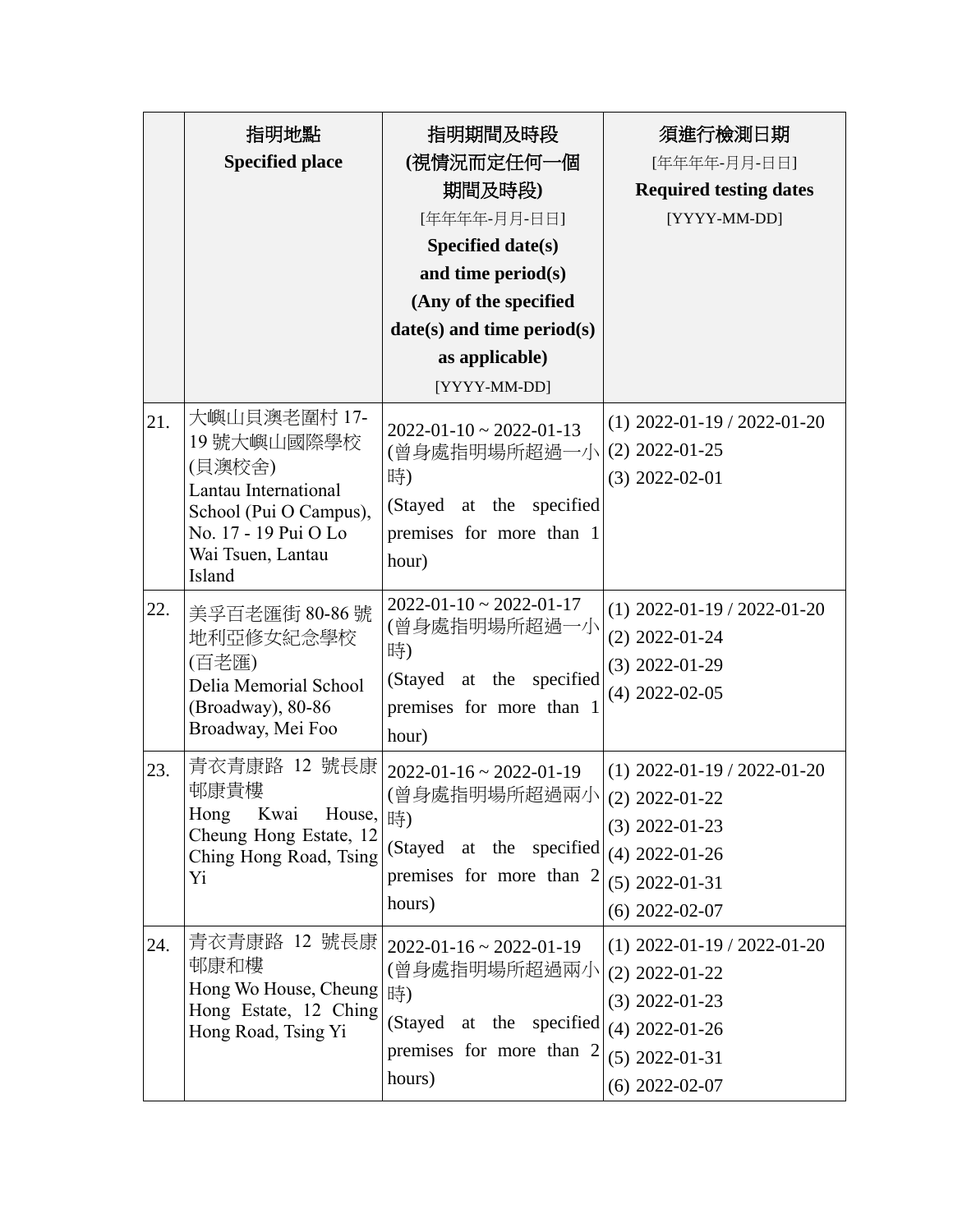|     | 指明地點<br><b>Specified place</b>                                                                                                                                   | 指明期間及時段<br>(視情況而定任何一個<br>期間及時段)<br>[年年年年-月月-日日]<br>Specified date(s)<br>and time period(s)<br>(Any of the specified<br>$date(s)$ and time period $(s)$<br>as applicable)<br>[YYYY-MM-DD] | 須進行檢測日期<br>[年年年年-月月-日日]<br><b>Required testing dates</b><br>[YYYY-MM-DD]                                                          |
|-----|------------------------------------------------------------------------------------------------------------------------------------------------------------------|------------------------------------------------------------------------------------------------------------------------------------------------------------------------------------------|-----------------------------------------------------------------------------------------------------------------------------------|
| 25. | 青衣青康路 12 號長康<br>邨康和樓地下 8 號鋪楊<br>超發醫生診所<br>Dr. Yeung Chiu Fat<br>Clinic, Shop 8, G/F,<br>Hong Wo House,<br>Cheung Hong Estate, 12<br>Ching Hong Road, Tsing<br>Yi | 2022-01-19 10:00-12:00                                                                                                                                                                   | $(1)$ 2022-01-19 / 2022-01-20<br>$(2)$ 2022-01-22<br>$(3)$ 2022-01-23<br>$(4)$ 2022-01-26<br>$(5)$ 2022-01-31<br>$(6)$ 2022-02-07 |
| 26. | 大澳大澳道 99 號佛教<br>筏可紀念中學<br><b>Buddhist</b><br>Fat<br>$H_0$<br>Memorial College,<br>99 Tai O Road, Tai O                                                           | $2022 - 01 - 10 \approx 2022 - 01 - 18$<br>(曾身處指明場所超過一小<br>時)<br>(Stayed at the<br>specified<br>premises for more than 1<br>hour)                                                        | $(1)$ 2022-01-19 / 2022-01-20<br>$(2)$ 2022-01-21<br>$(3)$ 2022-01-22<br>$(4)$ 2022-01-25<br>$(5)$ 2022-01-30<br>$(6)$ 2022-02-06 |
| 27  | 園6座<br>Block 6, Hanley Villa, 22<br>Yau Lai Road, Ting Kau                                                                                                       | 汀九悠麗路 22 號恒麗   2022-01-10~2022-01-19<br>(曾身處指明場所超過兩小<br>時)<br>(Stayed at the specified<br>premises for more than 2<br>hours)                                                             | $(1)$ 2022-01-19 / 2022-01-20<br>$(2)$ 2022-01-21<br>$(3)$ 2022-01-22<br>$(4)$ 2022-01-25<br>$(5)$ 2022-01-30<br>$(6)$ 2022-02-06 |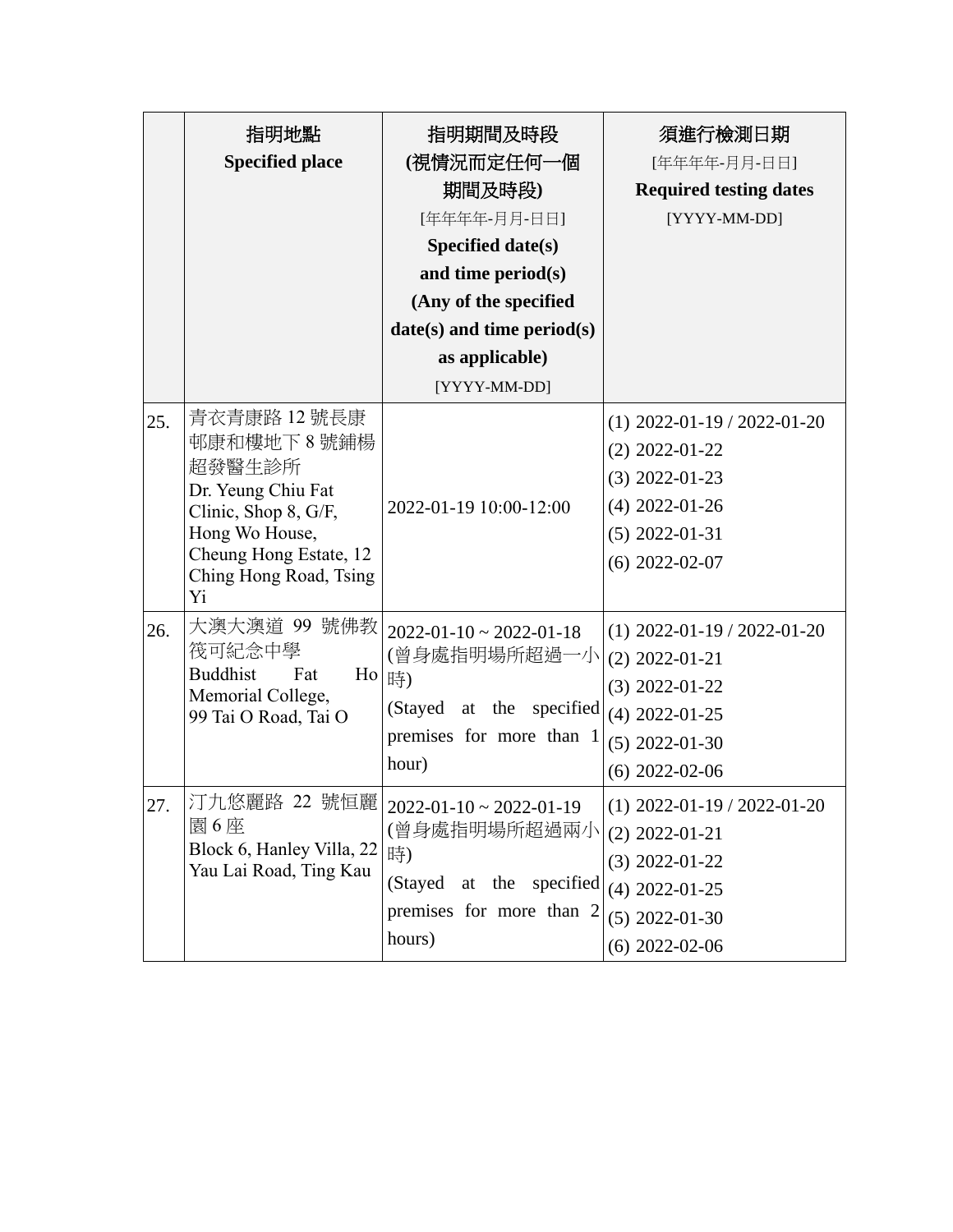|     | 指明地點<br><b>Specified place</b>                                                                                                                                              | 指明期間及時段<br>(視情況而定任何一個<br>期間及時段)<br>[年年年年-月月-日日]<br>Specified date(s)<br>and time period(s)<br>(Any of the specified<br>$date(s)$ and time period(s)<br>as applicable) | 須進行檢測日期<br>[年年年年-月月-日日]<br><b>Required testing dates</b><br>[YYYY-MM-DD]                                                          |
|-----|-----------------------------------------------------------------------------------------------------------------------------------------------------------------------------|-----------------------------------------------------------------------------------------------------------------------------------------------------------------------|-----------------------------------------------------------------------------------------------------------------------------------|
|     |                                                                                                                                                                             | [YYYY-MM-DD]                                                                                                                                                          |                                                                                                                                   |
| 28. | 尖沙咀梳士巴利道 18<br>號 K11 人文購物藝術<br>館 5 樓 513 號室新加坡<br>銀行<br>Bank of Singapore, Shop<br>513, 5/F, K11 Musea, 18<br>Salisbury Road, Tsim<br>Sha Tsui                              | $2022 - 01 - 10 \approx 2022 - 01 - 17$                                                                                                                               | $(1)$ 2022-01-19 / 2022-01-20<br>$(2)$ 2022-01-21<br>$(3)$ 2022-01-24<br>$(4)$ 2022-01-29<br>$(5)$ 2022-02-05                     |
| 29. | 荃灣青山公路荃灣段<br>264-298 號南豐中心新<br>之城 2 樓 32C 號鋪<br>Kim's Spoon<br>Kim's Spoon, Shop 32C,<br>2/F, New Town Mall,<br>Nan Fung Centre, 264-<br>298 Castle Peak Road,<br>Tsuen Wan | 2022-01-18 14:00-15:00                                                                                                                                                | $(1)$ 2022-01-19 / 2022-01-20<br>$(2)$ 2022-01-21<br>$(3)$ 2022-01-22<br>$(4)$ 2022-01-25<br>$(5)$ 2022-01-30<br>$(6)$ 2022-02-06 |
| 30. | 尖沙咀河内道 18 號<br>K11 購物藝術館 B2 樓<br>B233A 號鋪祥仔<br>Ricky's Kitchen, Shop<br>B233A, B2/F, K11 Art<br>Mall, 18 Hanoi Road,<br>Tsim Sha Tsui                                       | 2022-01-17 12:30-14:00                                                                                                                                                | $(1)$ 2022-01-19 / 2022-01-20<br>$(2)$ 2022-01-21<br>$(3)$ 2022-01-24<br>$(4)$ 2022-01-29<br>$(5)$ 2022-02-05                     |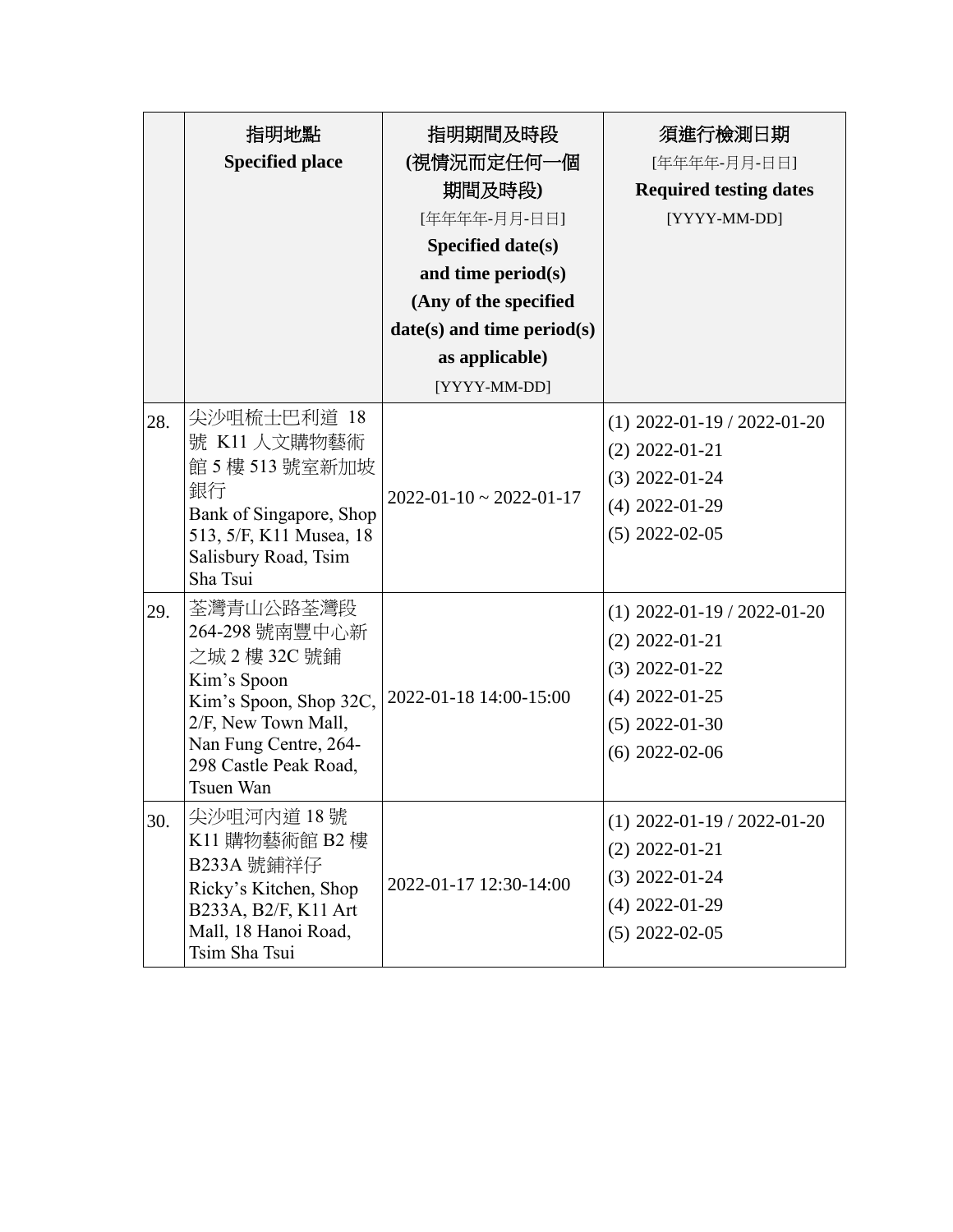|     | 指明地點<br><b>Specified place</b>                                                                                                          | 指明期間及時段<br>(視情況而定任何一個<br>期間及時段)<br>[年年年年-月月-日日] | 須進行檢測日期<br>[年年年年-月月-日日]<br><b>Required testing dates</b><br>[YYYY-MM-DD]                  |
|-----|-----------------------------------------------------------------------------------------------------------------------------------------|-------------------------------------------------|-------------------------------------------------------------------------------------------|
|     |                                                                                                                                         | Specified date(s)                               |                                                                                           |
|     |                                                                                                                                         | and time period(s)                              |                                                                                           |
|     |                                                                                                                                         | (Any of the specified                           |                                                                                           |
|     |                                                                                                                                         | $date(s)$ and time period $(s)$                 |                                                                                           |
|     |                                                                                                                                         | as applicable)                                  |                                                                                           |
|     |                                                                                                                                         | [YYYY-MM-DD]                                    |                                                                                           |
| 31. | 西貢大坳門路 139 號清<br>水灣鄉村俱樂部地下<br>Ocean View<br>Ocean View, G/F,<br>Clearwater Bay Golf &<br>Country Club, 139 Tai<br>Au Mun Road, Sai Kung | 2022-01-15 13:00-14:30                          | $(1)$ 2022-01-19 / 2022-01-20<br>$(2)$ 2022-01-22<br>$(3)$ 2022-01-27<br>$(4)$ 2022-02-03 |
| 32. | 深井青龍頭大馬路2號<br>地鋪天祥餐廳小廚<br>天祥餐廳小廚, G/F, 2<br>Castle Peak Road, Tsing<br>Lung Tau, Sham Tseng                                             | 2022-01-14 12:00-12:30                          | $(1)$ 2022-01-19 / 2022-01-20<br>$(2)$ 2022-01-21<br>$(3)$ 2022-01-26<br>$(4)$ 2022-02-02 |
| 33. | 尖沙咀亞士厘道 29-39<br>號九龍中心大廈地鋪旺<br>記冰室<br>Mon Kee Café, G/F,<br>Kowloon Centre, 29-39<br>Ashley Road, Tsim Sha<br>Tsui                      | 2022-01-10 14:00-15:00                          | $(1)$ 2022-01-19 / 2022-01-20<br>$(2)$ 2022-01-22<br>$(3)$ 2022-01-29                     |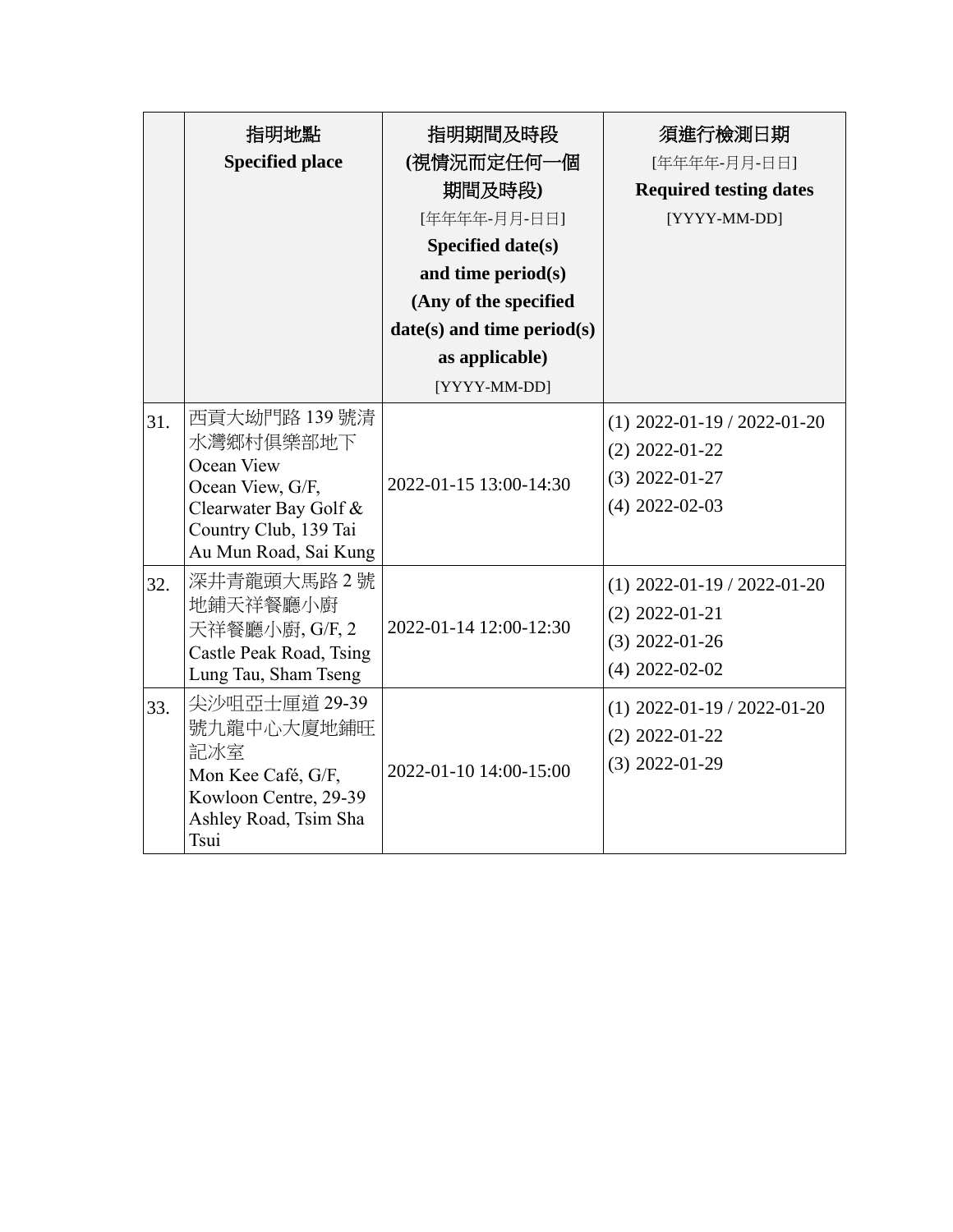**(I)(a)(ii)** 初步陽性檢測個案╱陽性檢測個案曾乘搭的公共交通工具 **Public Transport Taken by Tested Preliminarily Positive Cases/ Tested Positive Cases**

|    | 指明公共交通工具<br><b>Specified public</b><br>transport                                                                                | 指明期間及時段<br>(視情況而定任何一個<br>期間及時段)<br>[年年年年-月月-日日]<br><b>Specified date(s)</b><br>and time period(s)<br>(Any of the specified<br>$date(s)$ and time period(s)<br>as applicable)<br>[YYYY-MM-DD]                                                                     | 須進行檢測日期<br>[年年年年-月月-日日]<br><b>Required testing dates</b><br>[YYYY-MM-DD]                                                          |
|----|---------------------------------------------------------------------------------------------------------------------------------|------------------------------------------------------------------------------------------------------------------------------------------------------------------------------------------------------------------------------------------------------------------|-----------------------------------------------------------------------------------------------------------------------------------|
| 1. | 由葵芳(南)開出往機場<br>博覽館路線號碼 E32 的<br>龍運巴士<br>LWB buses running on<br>route number E32 from<br>Kwai Fong (South) to<br>Asiaworld Expo | 2022-01-06 05:30-06:30<br>2022-01-08 05:30-06:30<br>2022-01-09 05:30-06:30<br>2022-01-11 05:30-06:30<br>2022-01-12 05:30-06:30<br>2022-01-13 05:30-06:30<br>2022-01-14 05:30-06:30<br>2022-01-15 05:30-06:30<br>2022-01-16 05:30-06:30<br>2022-01-18 05:30-06:30 | $(1)$ 2022-01-19 / 2022-01-20<br>$(2)$ 2022-01-21<br>$(3)$ 2022-01-22<br>$(4)$ 2022-01-24<br>$(5)$ 2022-01-31<br>$(6)$ 2022-02-06 |
| 2. | 由機場博覽館開出往葵<br>芳(南)路線號碼 E32 的<br>龍運巴士<br>LWB buses running on<br>route number E32 from<br>Asiaworld Expo to Kwai<br>Fong (South) | 2022-01-06 17:30-18:30<br>2022-01-08 17:30-18:30<br>2022-01-09 17:30-18:30<br>2022-01-11 17:30-18:30<br>2022-01-12 17:30-18:30<br>2022-01-13 17:30-18:30<br>2022-01-14 17:30-18:30<br>2022-01-15 17:30-18:30<br>2022-01-16 17:30-18:30<br>2022-01-18 17:30-18:30 | $(1)$ 2022-01-19 / 2022-01-20<br>$(2)$ 2022-01-21<br>$(3)$ 2022-01-22<br>$(4)$ 2022-01-27<br>$(5)$ 2022-01-30<br>$(6)$ 2022-02-03 |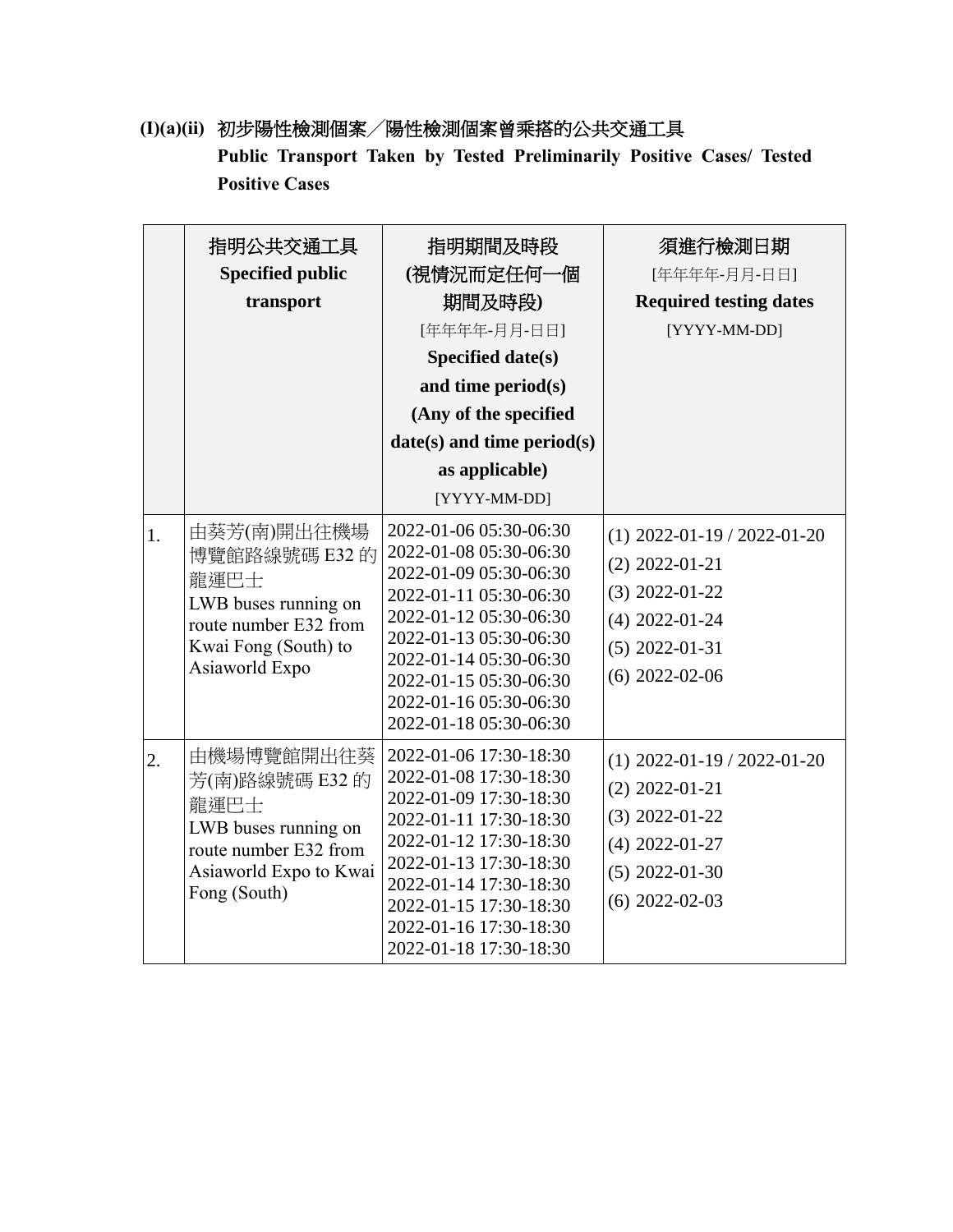**(I)(b)** 上呼吸道感染及/或流感樣疾病個案(幼稚園╱幼兒中心) **Upper Respiratory Tract Infection and/or Influenza-like Illness Cases (Kindergarten/ Child Care Centre)**

無

Nil

**(I)(c)** 上呼吸道感染及/或流感樣疾病個案(小學) **Upper Respiratory Tract Infection and/or Influenza-like Illness Cases (Primary School)**

無

Nil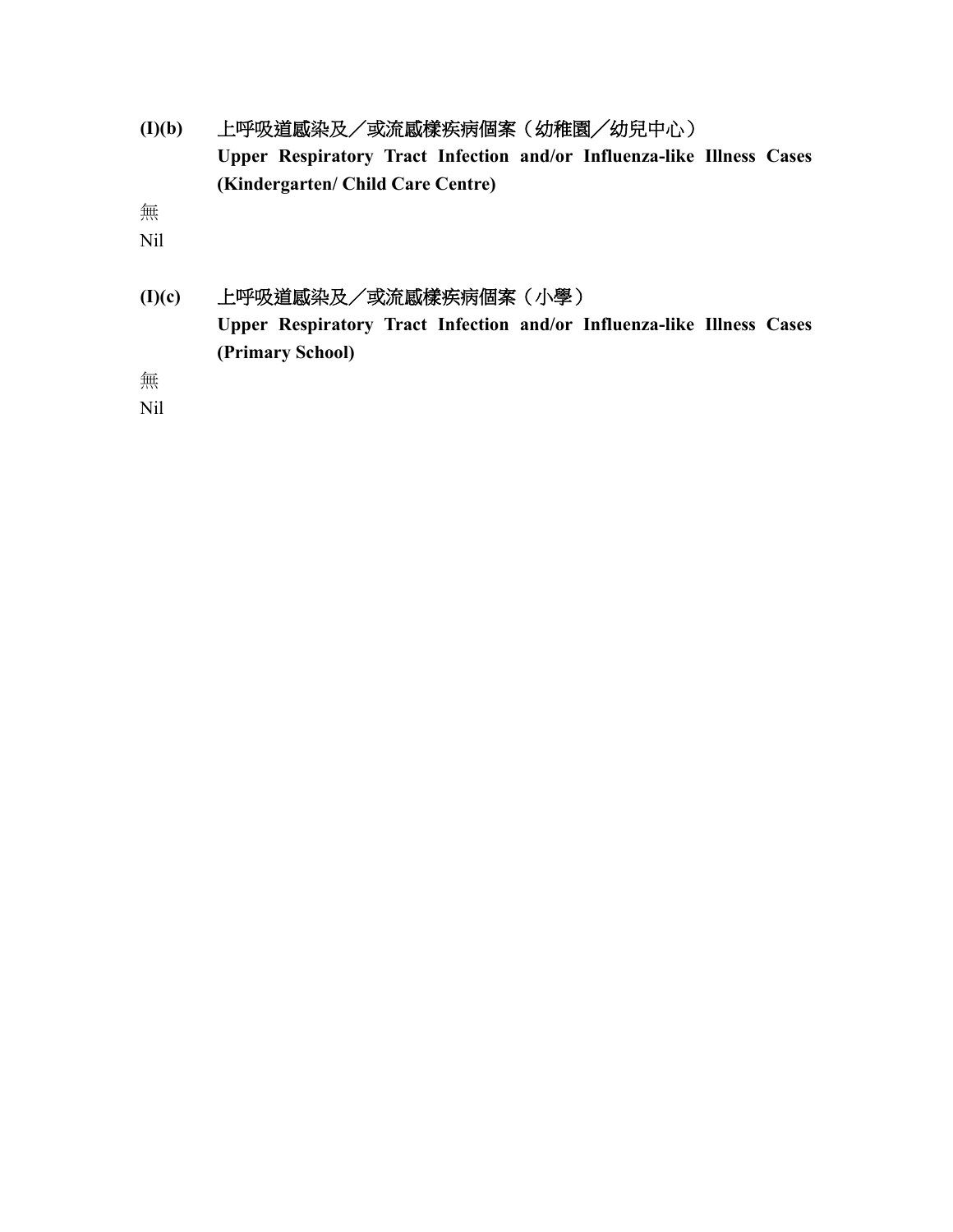**(I)(d)** 初步陽性檢測個案╱陽性檢測個案曾到訪的地點(醫院管理局設施) **Places Visited by Tested Preliminarily Positive Cases/ Tested Positive Cases (Facilities of the Hospital Authority)**

|    | 指明地點                                                                                                                                                                             | 指明期間及時段                      | 須進行檢測日期                                                                                                                           |
|----|----------------------------------------------------------------------------------------------------------------------------------------------------------------------------------|------------------------------|-----------------------------------------------------------------------------------------------------------------------------------|
|    | <b>Specified place</b>                                                                                                                                                           | (視情況而定任何一個                   | [年年年年-月月-日日]                                                                                                                      |
|    |                                                                                                                                                                                  | 期間及時段)                       | <b>Required testing dates</b>                                                                                                     |
|    |                                                                                                                                                                                  | [年年年年-月月-日日]                 | [YYYY-MM-DD]                                                                                                                      |
|    |                                                                                                                                                                                  | Specified date(s)            |                                                                                                                                   |
|    |                                                                                                                                                                                  | and time period(s)           |                                                                                                                                   |
|    |                                                                                                                                                                                  | (Any of the specified        |                                                                                                                                   |
|    |                                                                                                                                                                                  | $date(s)$ and time period(s) |                                                                                                                                   |
|    |                                                                                                                                                                                  | as applicable)               |                                                                                                                                   |
|    |                                                                                                                                                                                  | [YYYY-MM-DD]                 |                                                                                                                                   |
| 1. | 荃灣仁濟街 7-11 號仁<br>濟醫院 B 座 2 樓仁濟<br>醫院周浩源內視鏡中心<br>Yan Chai Hospital Chow<br>Ho Yuen Endoscopy<br>Centre, 2/F, Block B,<br>Yan Chai Hospital, 7-11<br>Yan Chai Street, Tsuen<br>Wan | 2022-01-18 11:00-13:00       | $(1)$ 2022-01-19 / 2022-01-20<br>$(2)$ 2022-01-21<br>$(3)$ 2022-01-22<br>$(4)$ 2022-01-25<br>$(5)$ 2022-01-30<br>$(6)$ 2022-02-06 |
| 2. | 荃灣仁濟街 7-11 號仁<br>濟醫院 B 座 10 樓<br><b>B10S 病房</b><br>B10S ward, 10/F, Block<br>B, Yan Chai Hospital, 7-<br>11 Yan Chai Street,<br>Tsuen Wan                                        | 2022-01-18 10:00-16:00       | $(1)$ 2022-01-19 / 2022-01-20<br>$(2)$ 2022-01-21<br>$(3)$ 2022-01-22<br>$(4)$ 2022-01-25<br>$(5)$ 2022-01-30<br>$(6)$ 2022-02-06 |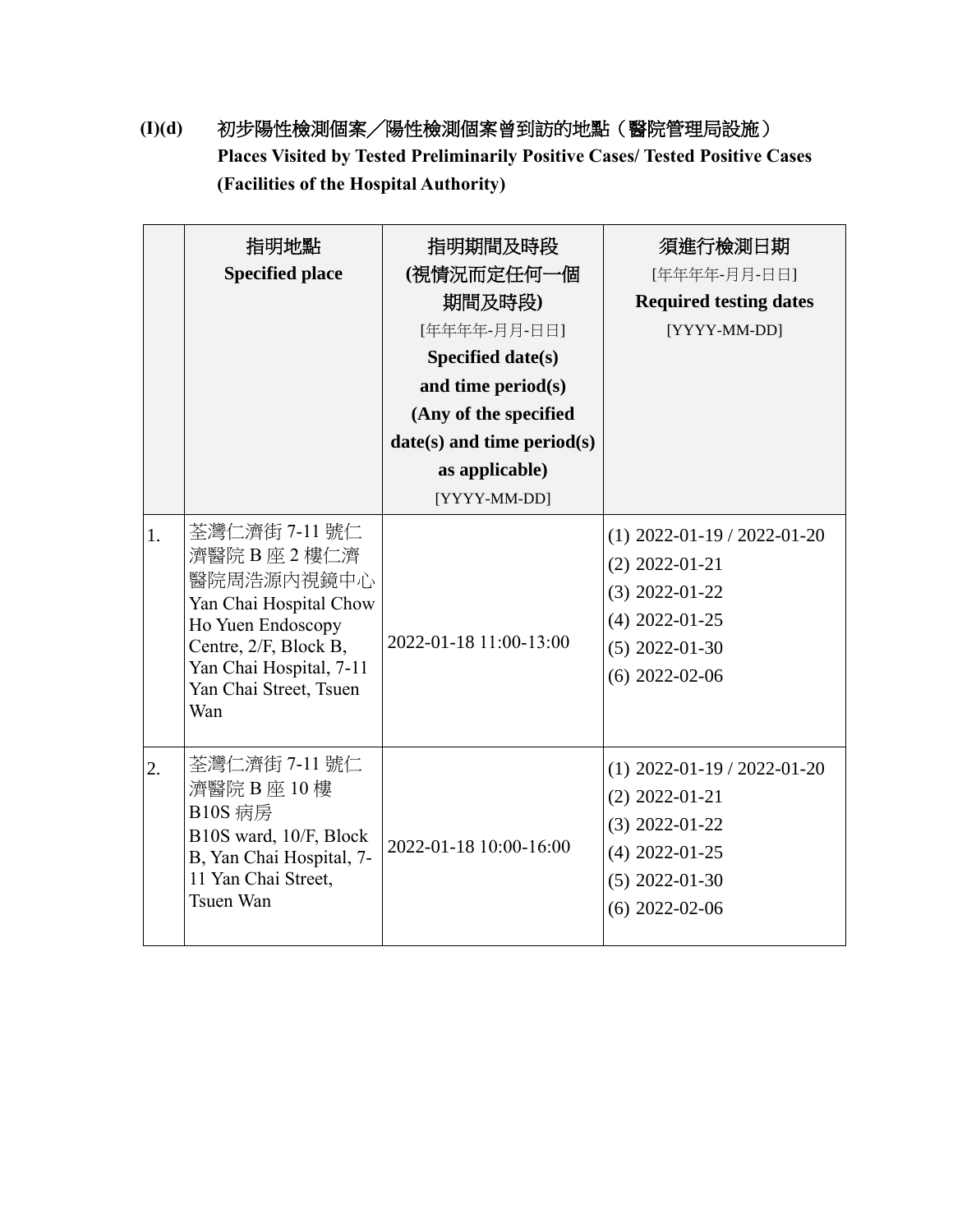|                  | 指明地點                                                                                               | 指明期間及時段                      | 須進行檢測日期                                           |
|------------------|----------------------------------------------------------------------------------------------------|------------------------------|---------------------------------------------------|
|                  | <b>Specified place</b>                                                                             | (視情況而定任何一個                   | [年年年年-月月-日日]                                      |
|                  |                                                                                                    | 期間及時段)                       | <b>Required testing dates</b>                     |
|                  |                                                                                                    | [年年年年-月月-日日]                 | [YYYY-MM-DD]                                      |
|                  |                                                                                                    | Specified date(s)            |                                                   |
|                  |                                                                                                    | and time period(s)           |                                                   |
|                  |                                                                                                    | (Any of the specified        |                                                   |
|                  |                                                                                                    | $date(s)$ and time period(s) |                                                   |
|                  |                                                                                                    | as applicable)               |                                                   |
|                  |                                                                                                    | [YYYY-MM-DD]                 |                                                   |
| 3.               | 大嶼山東涌松仁路8號<br>北大嶼山醫院急症室<br>Accident & Emergency<br>Department, North<br>Lantau Hospital, 8         | 2022-01-17 13:00-15:00       | $(1)$ 2022-01-19 / 2022-01-20<br>$(2)$ 2022-01-21 |
|                  |                                                                                                    |                              | $(3)$ 2022-01-24                                  |
|                  |                                                                                                    |                              | $(4)$ 2022-01-29                                  |
|                  | Chung Yan Road, Tung                                                                               |                              | $(5)$ 2022-02-05                                  |
|                  | Chung, Lantau Island                                                                               |                              |                                                   |
| $\overline{4}$ . | 荃灣仁濟街 7-11 號仁<br>濟醫院急症室<br>Accident & Emergency<br>Department, Yan Chai<br>Hospital, 7-11 Yan Chai | 2022-01-19 00:00-04:30       | $(1)$ 2022-01-19 / 2022-01-20                     |
|                  |                                                                                                    |                              | $(2)$ 2022-01-21                                  |
|                  |                                                                                                    |                              | $(3)$ 2022-01-22                                  |
|                  |                                                                                                    |                              | $(4)$ 2022-01-23                                  |
|                  | Street, Tsuen Wan                                                                                  |                              | $(5)$ 2022-01-26                                  |
|                  |                                                                                                    |                              | $(6)$ 2022-01-31                                  |
|                  |                                                                                                    |                              | $(7)$ 2022-02-07                                  |